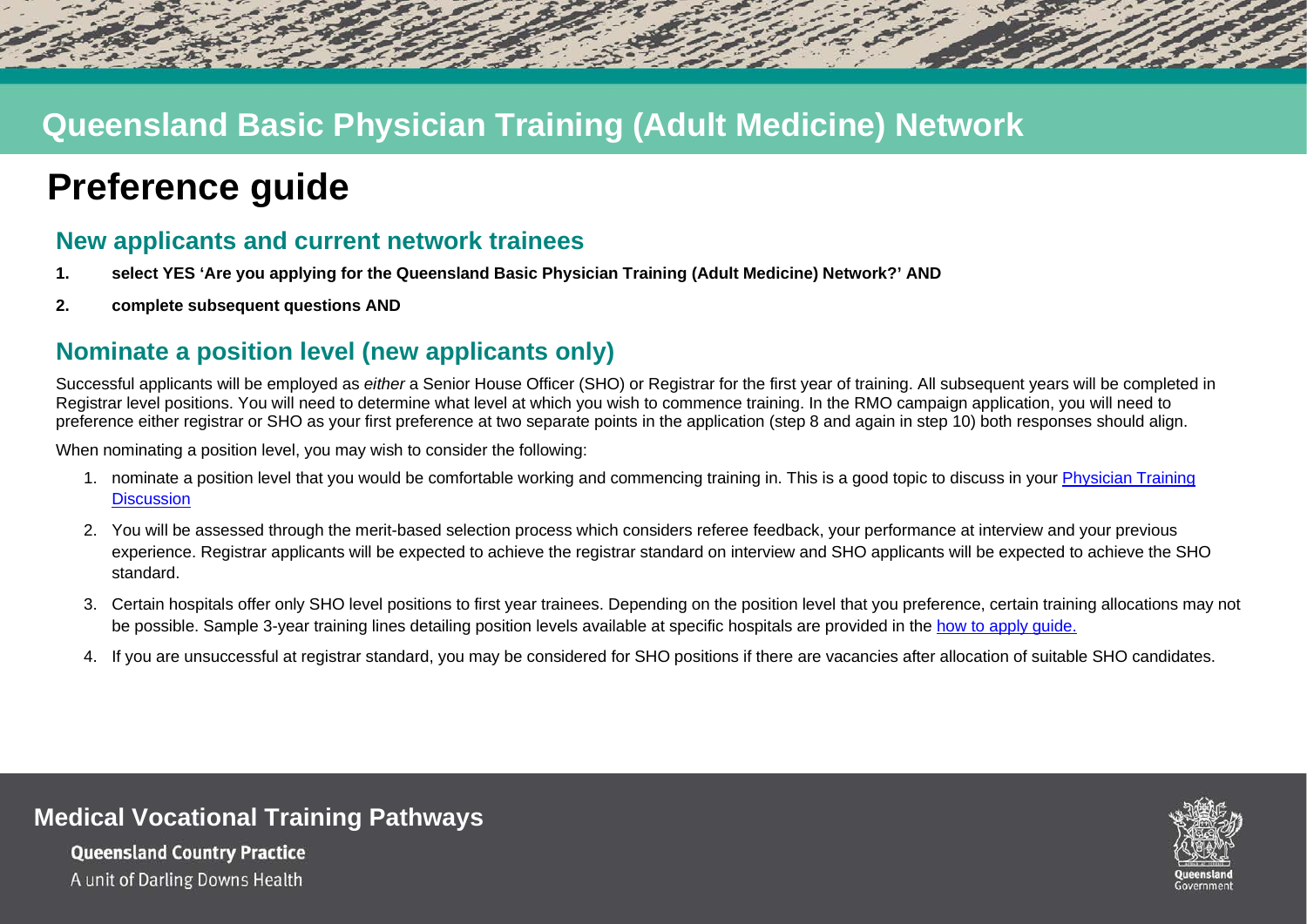#### **Select rotation preferences**

Successful applicants will be appointed to one of five network "rotations" to complete basic training. Trainees will move between multiple hospitals inside of their rotation over the three years of their basic training. Successful applicants may be required to work a minimum of 6 months at **any** of their rotation's assigned hospitals (including fly-away locations). Select which of the 5 network rotations you wish to train within (minimum of three rotation preferences are required):

- **Far North (Cairns)**
- **North Queensland (Townsville)**
- **Coastal**
- **Northside**
- **Southside**

Further information, including hospitals, local contacts, term availability and educational opportunities within each rotation, is available [here.](https://www.health.qld.gov.au/__data/assets/pdf_file/0021/709401/physician-network-training-rotations-hospitals.pdf)

## **Nominate the following as your first preference (all applicants excluding exam sitters)**

In step 10 of the RMO Campaign application select:

- o **Facility:** College/Pathway/Network Determined
- o **Position:** SHO or Registrar (Note: for new applicants, this should align with the position level nominated in step 8)
- o **Specialty:** Medicine
- o **Sub-specialty:** Basic Physician Training

#### **Network trainees that have passed the written exam**

Network trainees who have passed the RACP written examination, should nominate advanced training positions and preference accordingly, anticipating they will pass the clinical exam and move onto advanced training.